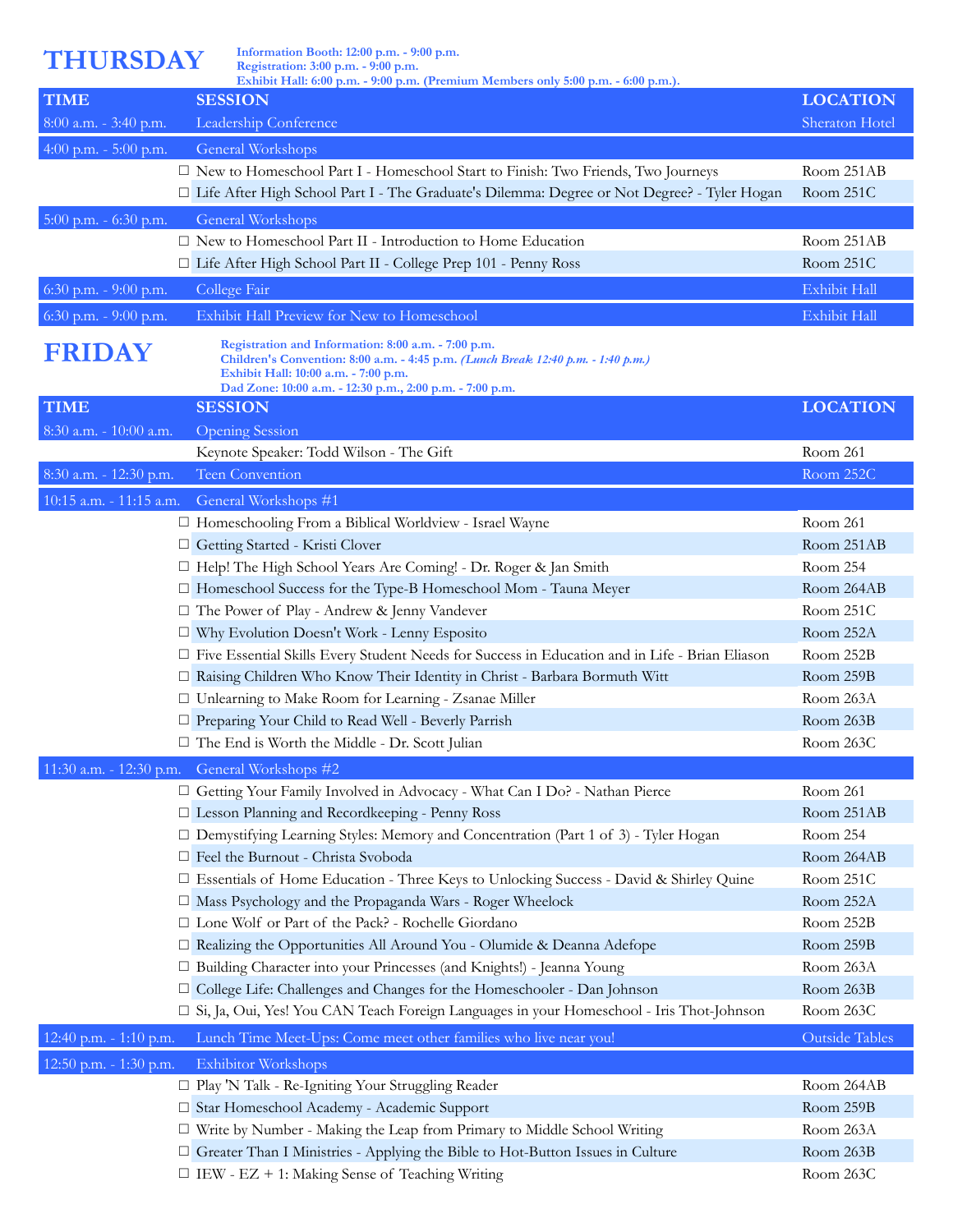## **FRIDAY, cont.**

| 1:30 p.m. - 4:30 p.m.   |                        | Teen Convention                                                                                                                                                                                                                              | Room 252C       |
|-------------------------|------------------------|----------------------------------------------------------------------------------------------------------------------------------------------------------------------------------------------------------------------------------------------|-----------------|
| 2:00 p.m. - 3:00 p.m.   |                        | General Workshops #3                                                                                                                                                                                                                         |                 |
|                         |                        | □ Sanity Savers for a Homeschool Mom - Kristi Clover                                                                                                                                                                                         | Room 261        |
|                         |                        | □ Writing a Philosophy of Education & Mission Statement: Mission Possible! - Rebecca Kocsis                                                                                                                                                  | Room 251AB      |
|                         |                        | □ Demystifying Learning Styles: Modalities and Motivation (Part 2 of 3) - Tyler Hogan                                                                                                                                                        | Room 254        |
|                         |                        | □ Transitioning from Controlling to Influencing Your Children - Dr. Roger & Jan Smith                                                                                                                                                        | Room 264AB      |
|                         |                        | $\Box$ Helping the ADD / ADHD Child - Israel Wayne                                                                                                                                                                                           | Room 251C       |
|                         |                        | □ Charter Schools - Opportunity or Hidden Stumbling Block? - Nathan Pierce                                                                                                                                                                   | Room 252A       |
|                         |                        | □ You CAN Be a Great Math Teacher - Teresa Foltin                                                                                                                                                                                            | Room 252B       |
|                         |                        | $\Box$ Playing Academic Catch-Up with Teens - Beverly Parrish                                                                                                                                                                                | Room 259B       |
|                         |                        | □ Has Homeschooling Reached a Tipping Point? - James Mason                                                                                                                                                                                   | Room 263A       |
|                         |                        | □ Why is Writing Difficult, and How Can We Make it Easier for Our Kids? - Greg Baran                                                                                                                                                         | Room 263B       |
|                         |                        | □ Truth: Foundations for Discipleship in an Age of Doubt - Mike Schutt                                                                                                                                                                       | Room 263C       |
| 3:30 p.m. - 4:30 p.m.   |                        | General Workshops #4                                                                                                                                                                                                                         |                 |
|                         |                        | $\hfill \Box$ Why I Can't Ignore How Government Works - Nathan Pierce                                                                                                                                                                        | Room 261        |
|                         |                        | □ Choosing Curriculum - Penny Ross                                                                                                                                                                                                           | Room 251AB      |
|                         |                        | $\Box$ Demystifying Learning Styles: Growth and Goals (Part 3 of 3) - Tyler Hogan                                                                                                                                                            | Room 254        |
|                         |                        | The Power of Your Child's Emotion and Your Need to Understand - Dr. Roger Smith                                                                                                                                                              | Room 264AB      |
|                         |                        | □ Invasion of the Conviction Snatchers - Todd Wilson                                                                                                                                                                                         | Room 251C       |
|                         |                        | □ Marriage Mistakes Homeschool Moms Make (and How to Avoid Them) - Tauna Meyer                                                                                                                                                               | Room 252A       |
|                         |                        | $\Box$ Salting the Oats: Creating a Thirst for God's Word - Cara Shelton                                                                                                                                                                     | Room 252B       |
|                         |                        | $\Box$ Confronting the Tech-Touch Challenge - Brian Eliason                                                                                                                                                                                  | Room 259B       |
|                         |                        | □ Reaching and Teaching ALL Learners - Barbara Bormuth Witt                                                                                                                                                                                  | Room 263A       |
|                         |                        | □ Does Science Make Faith Obsolete? - Lenny Esposito                                                                                                                                                                                         | Room 263B       |
|                         |                        | □ Get Outside! - Christa Svoboda                                                                                                                                                                                                             | Room 263C       |
| $5:00$ p.m. - 6:00 p.m. |                        | <b>Closing Session</b>                                                                                                                                                                                                                       |                 |
|                         |                        | Keynote Speaker: Israel Wayne - Education: Does God Have an Opinion?                                                                                                                                                                         | Room 261        |
| 7:15 p.m. - 9:00 p.m.   |                        | Family Movie Night: Schoolhouse Rocked                                                                                                                                                                                                       | Room 251AB      |
|                         | <b>SATURDAY</b>        | Registration and Information: 8:00 a.m. - 6:00 p.m.<br>Children's Convention: 8:00 a.m. - 4:45 p.m. (Lunch Break 12:40 p.m. - 1:40 p.m.)<br>Exhibit Hall: 10:00 a.m. - 5:00 p.m.<br>Dad Zone: 10:00 a.m. - 12:30 p.m., 2:00 p.m. - 5:00 p.m. |                 |
| <b>TIME</b>             |                        | <b>SESSION</b>                                                                                                                                                                                                                               | <b>LOCATION</b> |
|                         | 8:30 a.m. - 10:00 a.m. | <b>Opening Session</b>                                                                                                                                                                                                                       |                 |
|                         |                        | Keynote Speaker: Todd Wilson - The Four Homeschool Temperaments                                                                                                                                                                              | Room 261        |
|                         | 8:30 a.m. - 12:30 p.m. | Teen Convention                                                                                                                                                                                                                              | Room 252C       |
|                         | 10:15 a.m. -11:15 a.m. | General Workshops #5                                                                                                                                                                                                                         |                 |
|                         |                        | □ Legislative Update - Nathan Pierce and John McGowan                                                                                                                                                                                        | Room 261        |
|                         |                        | Curating Your Child's Education - Tyler Hogan                                                                                                                                                                                                | Room 251AB      |
|                         |                        | □ Where Did My Time Go? A Single Mom's Guide to Getting it All Done - Dr. Laseanda Wesson                                                                                                                                                    | Room 264AB      |
|                         |                        | Eyes and Ears to See and Hear - Teaching Art and Music - David & Shirley Quine                                                                                                                                                               | Room 251C       |
|                         |                        | □ High School Overview - Penny Ross                                                                                                                                                                                                          | Room 252A       |
|                         |                        | □ Creating Community as You Homeschool - Crissi Allen                                                                                                                                                                                        | Room 252B       |
|                         |                        | There's No Comparison - Different Academic Levels in your Children - Beverly Parrish                                                                                                                                                         | Room 259B       |
|                         |                        | □ Math Myths, Math Anxiety, and Math Learning Challenges - Teresa Foltin                                                                                                                                                                     | Room 263A       |
|                         |                        | □ Making Bible Time GREAT! - Barbara Bormuth Witt                                                                                                                                                                                            | Room 263B       |
|                         |                        | □ Enjoying the Early Years - Christa Svoboda                                                                                                                                                                                                 | Room 263C       |